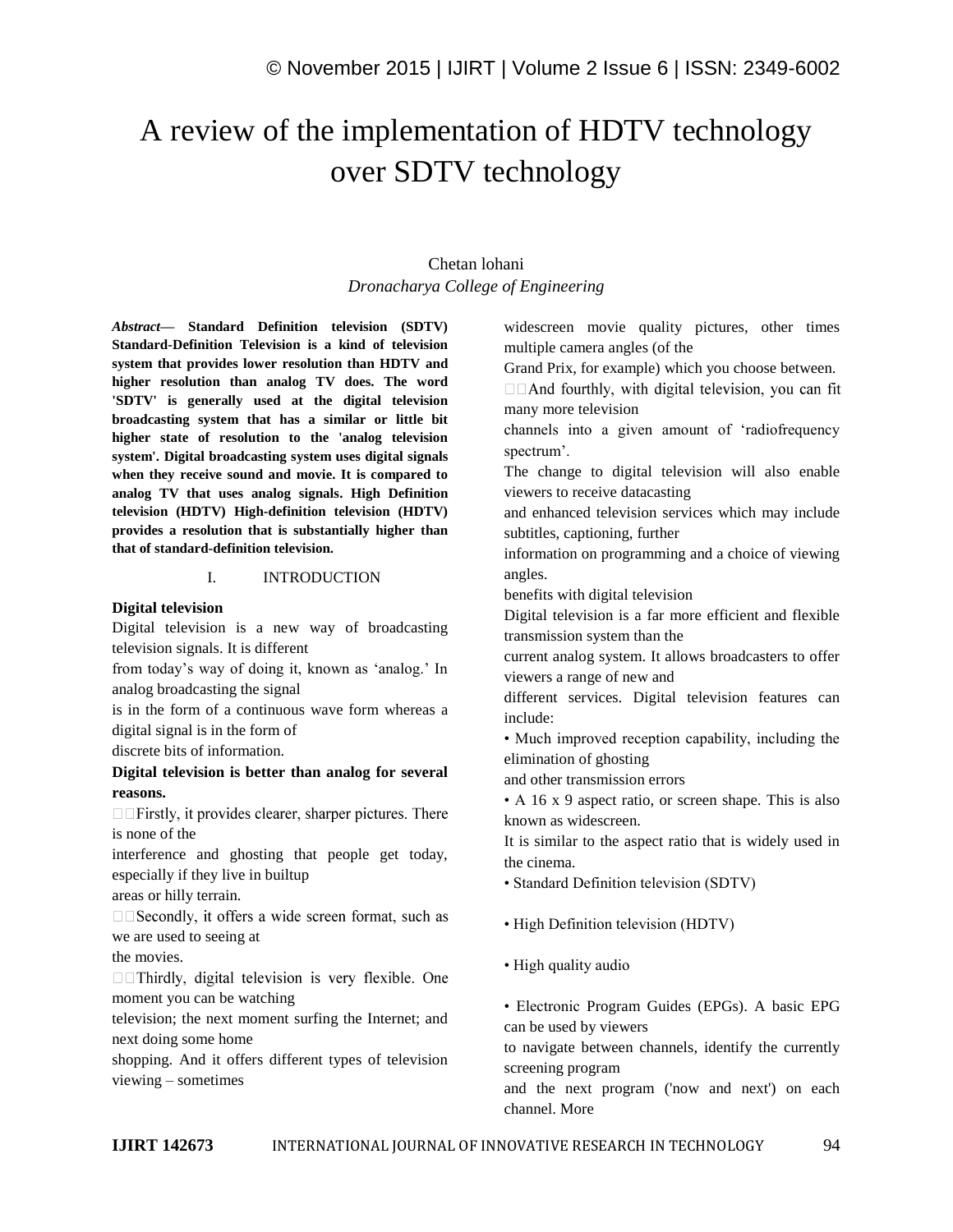sophisticated EPGs can be used to set reminders for program viewing,

provide a short synopsis of the content of programs, identify programming

in advance for several days, search for programs by genre, and provide

- access to some enhancements
- Multichannel programs
- Radio programs

• Program enhancements on separate channels to the primary program, eg,

additional camera angles on a sports match, statistics about a player, or

additional information about a segment in a lifestyle or magazine program

• Broadcasters will be allowed to broadcast more than one channel when

certain events, such as sporting matches, extend beyond time due to

circumstances beyond the broadcasters' control, and overlap a regularly

scheduled news program. This will allow viewers the option of continuing

to watch the end of the event or the news bulletin

• Over time, interactive television services and datacasting services,

including selected Internet services, home shopping, computer games, etc

will be provided by broadcasters and datacasters

**Equipment required to receive digital television**

 $\Box$  A fully integrated Digital Television or,

 $\Box$   $\Box$  A set-top box decoder to convert the digital signal back to analog form for

existing analog televisions.

Viewers will be able to access most of the enhanced features of the digital signal,

including clearer pictures and improved reception in built-up areas. The set-top

box, however, will not cause an analog television to display a high definition

picture. With the addition of a set-top box, an analog television will either display

the images in the current 4:3 aspect ratio (width relative to height) or in a

widescreen 16:9 ratio with the addition of black bands above and below the image.

#### **Integrated Digital television receiver (IDTV)**

This is a television set which contains all the components necessary to receive

and display digital transmissions. Integrated digital television receivers will

generally be distinguished by wide screens, high level audio capability and high

resolution displays. They will not require a set top box.

#### **Standard Definition television (SDTV)**

Standard-Definition Television is a kind of television system that provides lower

resolution than HDTV and higher resolution than analog TV does. The word

'SDTV' is generally used at the digital television broadcasting system that has a

similar or little bit higher state of resolution to the 'analog television system'.

Digital broadcasting system uses digital signals when they receive sound and

movie. It is compared to analog TV that uses analog signals.

It is a television system that uses a resolution that is not considered to be either

high-definition television (HDTV 720p, 1080i, and 1080p) or enhanced-definition

television (EDTV 480p). The two common SDTV signal types are 576i, with 576

interlaced lines of resolution, derived from the European-developed PAL and

SECAM systems; and 480i based on the American National Television System

Committee NTSC system.

According to a ATSC standard, SDTV broadcasts in three ways. First, at ratio of

length and width 16:9 and resolution 704x480. Second, at ratio 4:3 and resolution

704x480 Lastly, at ratio 4:3 and resolution 640x480. The first one has best

quality, second one is next, and the last one is the worst. The Screen's frame can

be 24, 30, 60 per second. These are similar level with DVD.

SDTV has a similar state of resolution compared to analog TV. But SDTV is more

vivid than analog TV because it has less noise. And it has better sound. The

point that SDTV uses a digital broadcasting system makes SDTV have many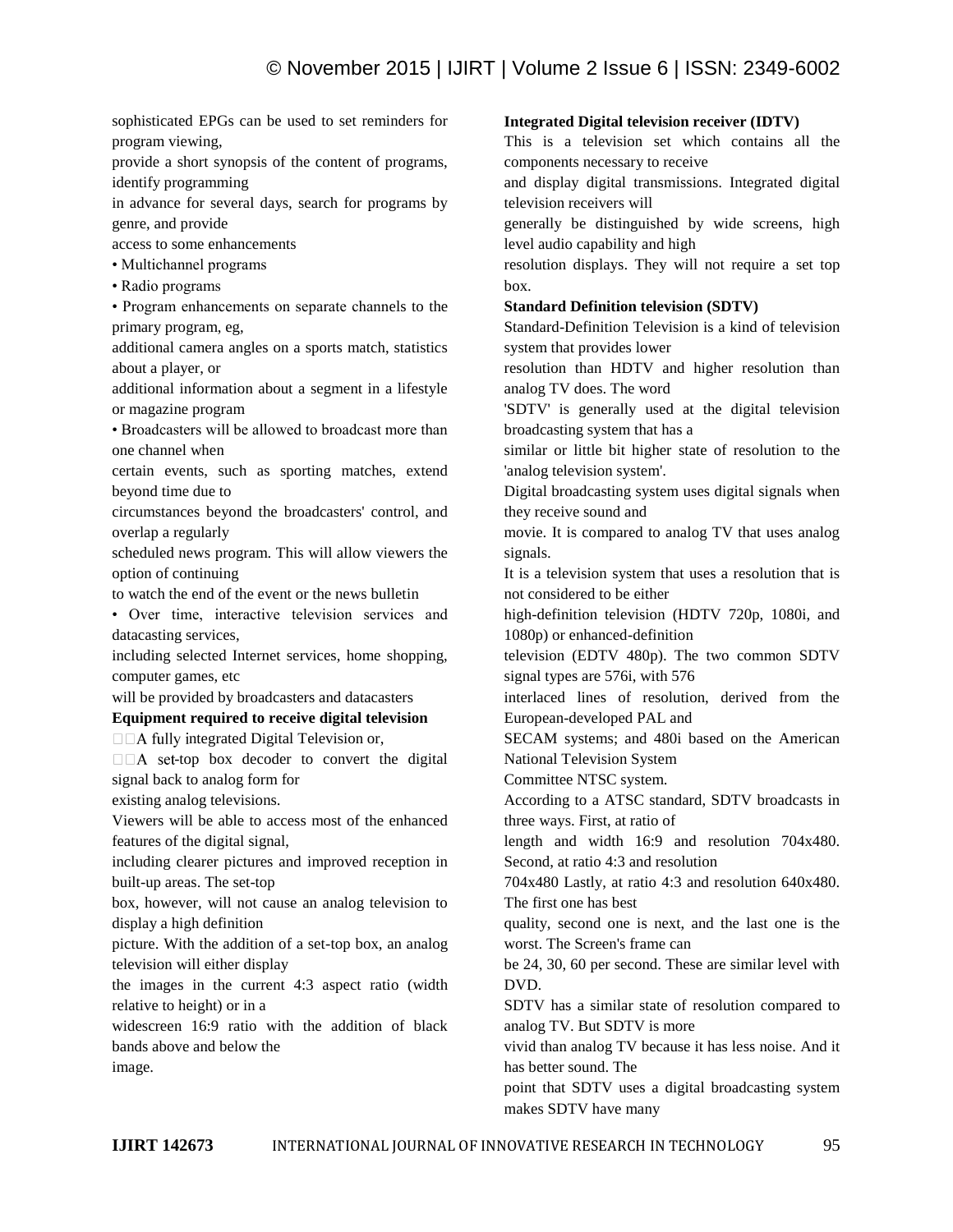accompanying functions. For example, multitasking, electronic program guide,

and so on. These functions are impossible at analog TV. Compared to HDTV, it

has lower resolution. But in fact, HDTV programs are not spread widely yet, and

the cheaper price of SDTV makes consumers to use SDTV.

# **High Definition television (HDTV)**

High-definition television (HDTV) provides a resolution that is substantially higher

than that of standard-definition television.

HDTV broadcast systems are identified with three major parameters:

**Frame size** in pixels is defined as number of horizontal pixels  $\times$  number of vertical pixels, for example  $1280 \times 720$  or  $1920 \times 1080$ . Often the number of horizontal pixels is implied from context and is omitted, as in the case of 720p and 1080p.

**Scanning system** is identified with the letter p for progressive scanning or

i for interlaced scanning.

**Frame rate** is identified as number of video frames per second. For

interlaced systems an alternative form of specifying number of fields per

second is often used.

If all three parameters are used, they are specified in the following form: [frame

size][scanning system][frame or field rate] or [frame size]/[frame or field

rate][scanning system]. Often, frame size or frame rate can be dropped if its

value is implied from context. In this case the remaining numeric parameter is

specified first, followed by the scanning system.

For example, 1920×1080p25 identifies progressive scanning format with 25

frames per second, each frame being 1,920 pixels wide and 1,080 pixels high.

The 1080i25 or 1080i50 notation identifies interlaced scanning format with 25

frames (50 fields) per second, each frame being 1,920 pixels wide and 1,080

pixels high.

At a minimum, HDTV has twice the linear resolution of standard-definition

television (SDTV), thus showing greater detail than either analog television or

regular DVD. The technical standards for broadcasting HDTV also handle the

16:9 aspect ratio images. A very high resolution source may require more

bandwidth than available in order to be transmitted without loss of fidelity. The

lossy compression that is used in all digital HDTV storage and transmission

systems will distort the received picture, when compared to the uncompressed

source.

# **The Differences Between Standard & HDTV**

TV display standards are constantly evolving. One of the most dramatic changes

in the evolution of picture quality in home TV sets was the move from a standard

picture to high-definition. People who watch HDTV programs or media on an HD

television set will enjoy increased picture and audio quality.

# **Clarity of Image**

 $\square$   $\square$   $\Omega$  of the primary differences between an HDTV set and a standard

television set is how many lines are displayed on the set. More lines

results in a sharper image with increased definition. A regular North

American television set can display 486 lines on the screen. HDTVs

typically deliver either 720 or 1080 lines, depending on the quality of the

set. The best image displayed on an HDTV in 2011 is indicated as 1080p,

which means that the set displays 1080 lines on the screen.

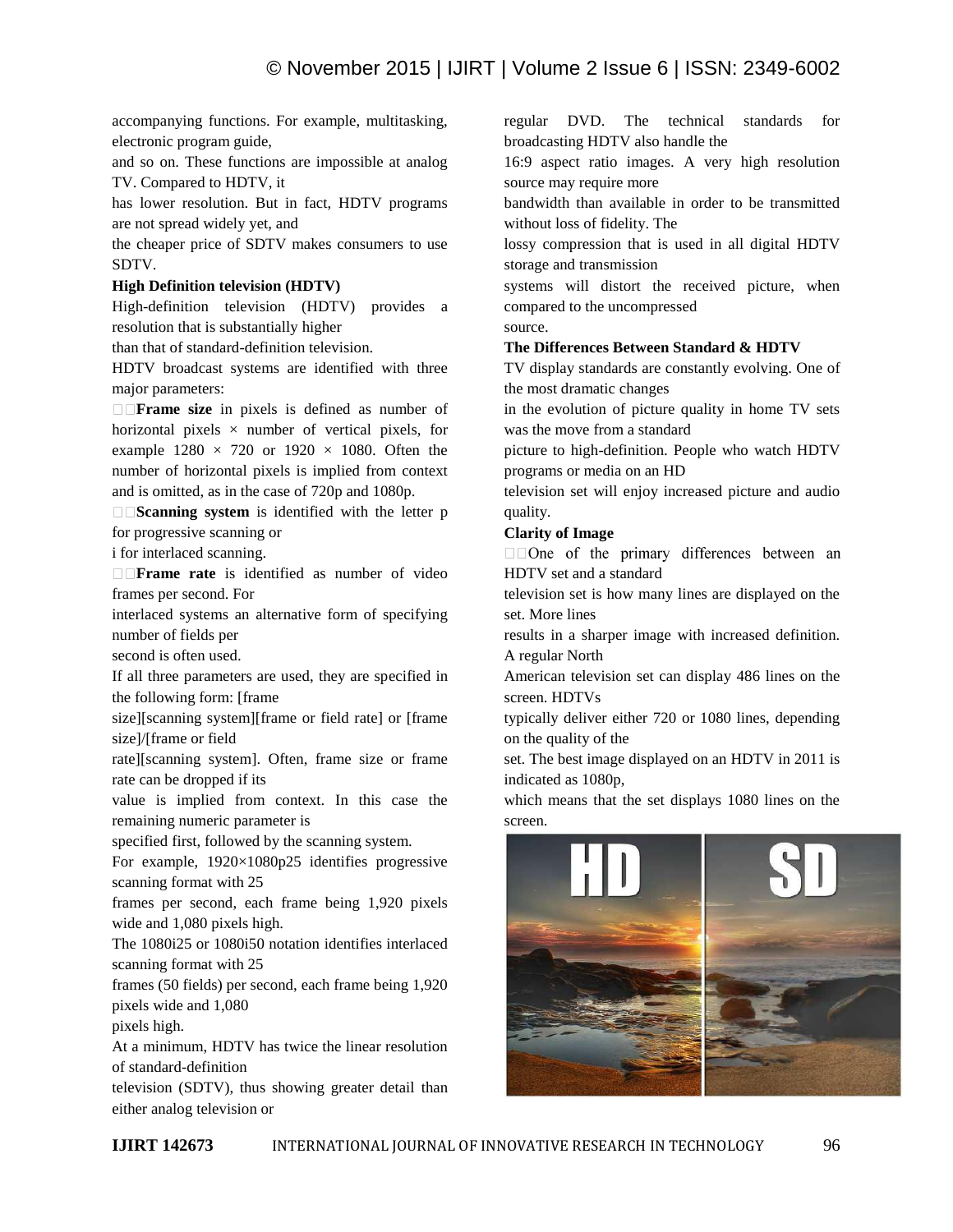# **Color**

 $\Box$  The overall quality of an image on a TV screen is not just related to the

number of lines that fit on the set. On top of that, the quality of the color

has a large impact on how good the image subjectively looks. On an

HDTV, more colors are displayed than on standard TVs. This results in

brighter, richer and more complex colors than you see on an older TV. A

larger dynamic range on an HDTV also allows for brighter and darker

# colors.

# **Audio**

 $\Box$  Audio quality is also improved when you have HDTV instead of regular

TV. When a HD signal is delivered to your television, it is delivered with a

5.1 Dolby Digital audio signal. This is the same type of audio used in

movie theaters. This creates a clear, defined, rich sound-scape, better

than what is achieved through the old stereo signal sent to standard

televisions. The difference becomes especially noticeable when your

HDTV is hooked up to a surround-sound system.

#### **Aspect Ratio**

 $\Box$   $\Box$  Another large difference between these two types of television is

something called "aspect ratio." Basically, this just means the relation of

the width of the TV to its height. Standard televisions are viewed in a 4:3

display. HDTVs are often called "widescreen" because of the wider 16:9

ratio. This format is much closer to the one used in movie theaters, and it

allows the eye to take in more of the image.

#### **Variation in Resolution**



### **MERITS AND DEMERITS Merits of SDTV:**

 $\square$   $\square$  SDTV is more vivid than analog TV because it has less noise.

 $\Box$  It has better sound.

 $\square$   $\square$   $S$ DTV have many accompanying functions. For example, multitasking,

electronic program guide, and so on. These functions are impossible at

analog TV.

### **Demerits of SDTV:**

 $\Box$  Compared to HDTV, it has lower resolution.

## **Merits of HDTV:**

 $\Box$ HDTV has twice the linear resolution of standard-definition television

(SDTV), thus showing greater detail than either analog television or

## regular DVD.

 $\Box$  Effective image resolution is increased.

# **Demerits of HDTV:**

 $\Box$   $\Box$  A very high resolution source may require more bandwidth than available

in order to be transmitted without loss of fidelity.

 $\Box$  The lossy compression that is used in all digital HDTV storage and

transmission systems will distort the received picture, when compared to

the uncompressed source.

#### **Implementation of HDTV**

The HDTV production chain typically begins with a high-definition camera, or a

project shot on film then converted to a digital format. However other means are

possible. Much of Tim Burton's recent stop-motion feature, *The Corpse Bride*

was shot with a Canon digital still camera, and then transferred to digital video for